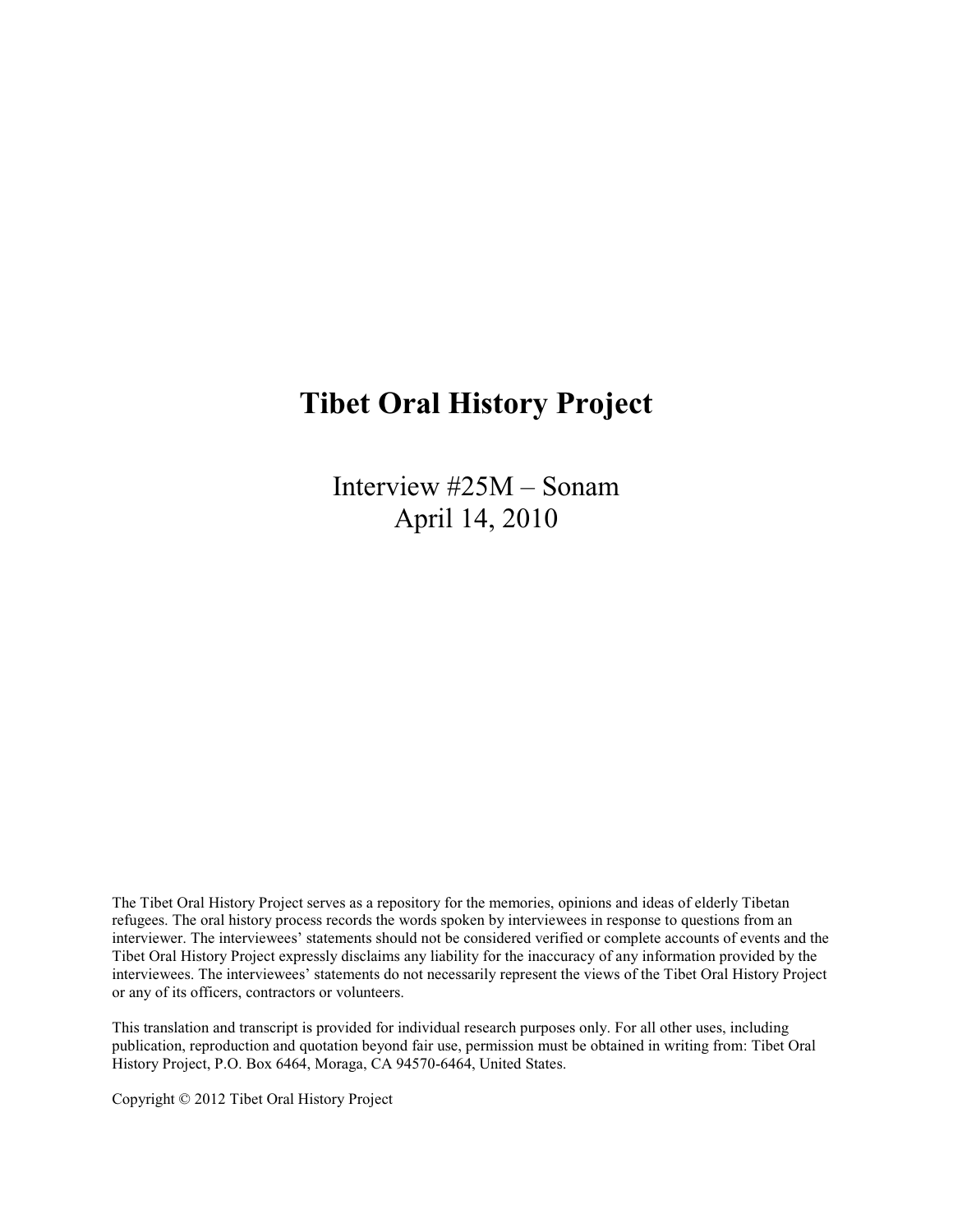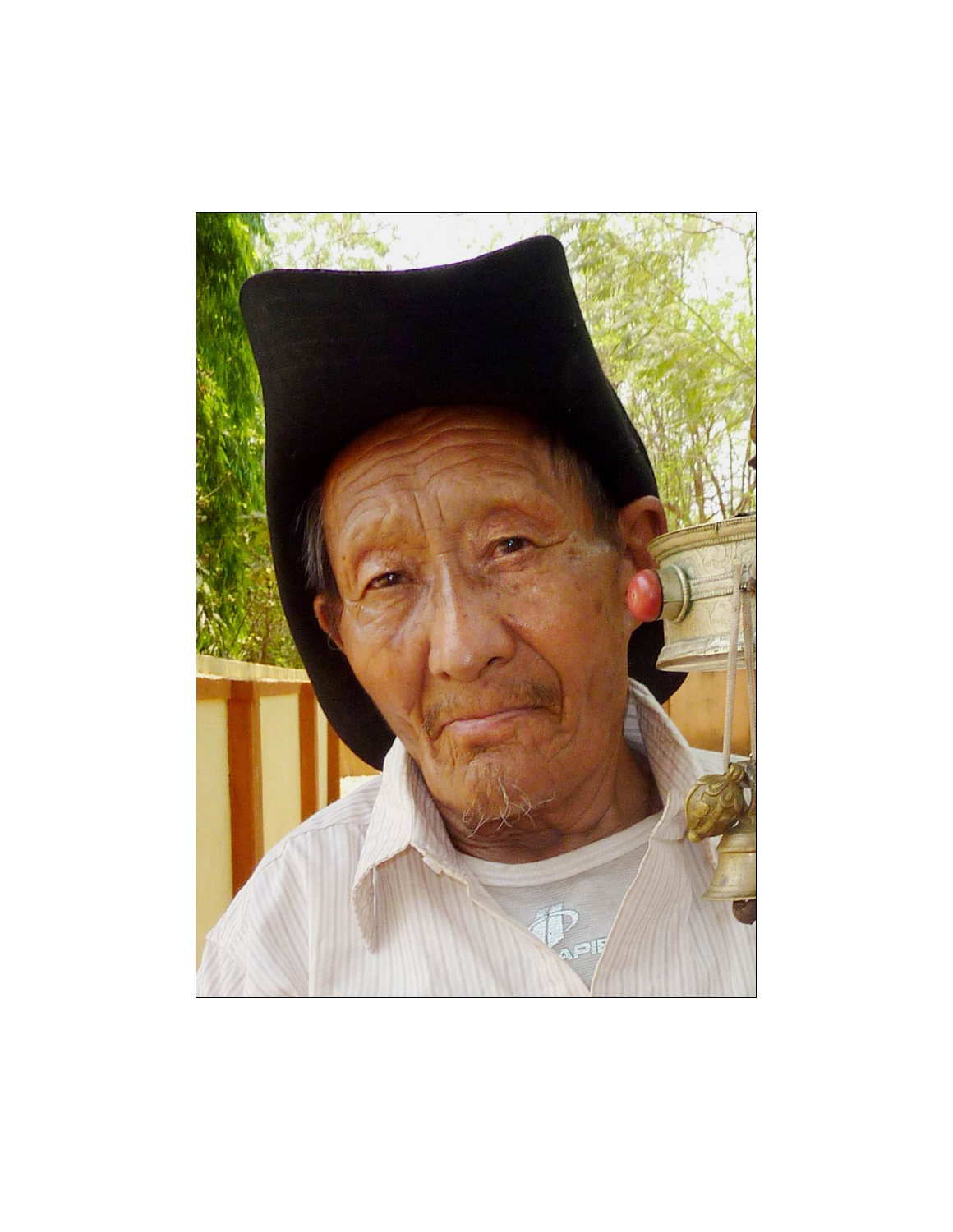# **TIBET ORAL HISTORY PROJECT**

www.TibetOralHistory.org

### **INTERVIEW SUMMARY SHEET**

| 1. Interview Number:      | #25M                                                  |
|---------------------------|-------------------------------------------------------|
| 2. Interviewee:           | Sonam                                                 |
| $3. \text{Age}$           | 75                                                    |
| 4. Date of Birth:         | 1935                                                  |
| 5. Sex:                   | Male                                                  |
| 6. Birthplace:            | Gerze                                                 |
| 7. Province:              | Utsang                                                |
| 8. Year of leaving Tibet: | 1960                                                  |
| 9. Date of Interview:     | April 14, 2010                                        |
| 10. Place of Interview:   | Kalachakra Hall, Camp Number 3, Doeguling Settlement, |
|                           | Mundgod, Karwar District, Karnataka, India            |
| 11. Length of Interview:  | $1 \text{ hr} 05 \text{ min}$                         |
| 12. Interviewer:          | Rebecca Novick                                        |
| 13. Interpreter:          | Namgyal Tsering                                       |
| 14. Videographer:         | Ronny Novick                                          |
| 15. Translator:           | Tenzin Yangchen                                       |

#### **Biographical Information:**

Sonam was born in Gerze near Changthang 'Northern Plateau' in the Ngari region. He was the eldest of seven children of his parents. His family was nomadic and reared yaks and sheep. They also engaged in salt trade. He talks about the mountains of salt and how salt was gathered and packed in woolen bags called *luka*. The bags were loaded on to the sheep to be transported to the trading locations. Sonam describes accompanying his father many times on these trade missions to places such as Gya Nyima, Sharlo and Kotey near the Indian border. He also recalls the long and arduous journey which took about 30 days. Sonam explains the tax system and why they did not remit salt tax.

Sonam recounts how the people of nearby Gerge chose to resist the Chinese occupation while the leader of Gerze instead agreed to surrender the villagers' arms to the Chinese. All automatic weapons were given up, but Tibetan-made guns were kept until a later time when even those had to be surrendered. Sonam's uncle, a deputy leader of Gerze, was arrested simply for a being a leader and the rest of the family awaited his release before planning their escape to India. His uncle was released after three years. Although they tried to take their herds with them as they fled, most of the animals died before reaching the border.

#### **Topics Discussed:**

Trade, taxes, life under Chinese rule, imprisonment, oppression under Chinese, escape experiences.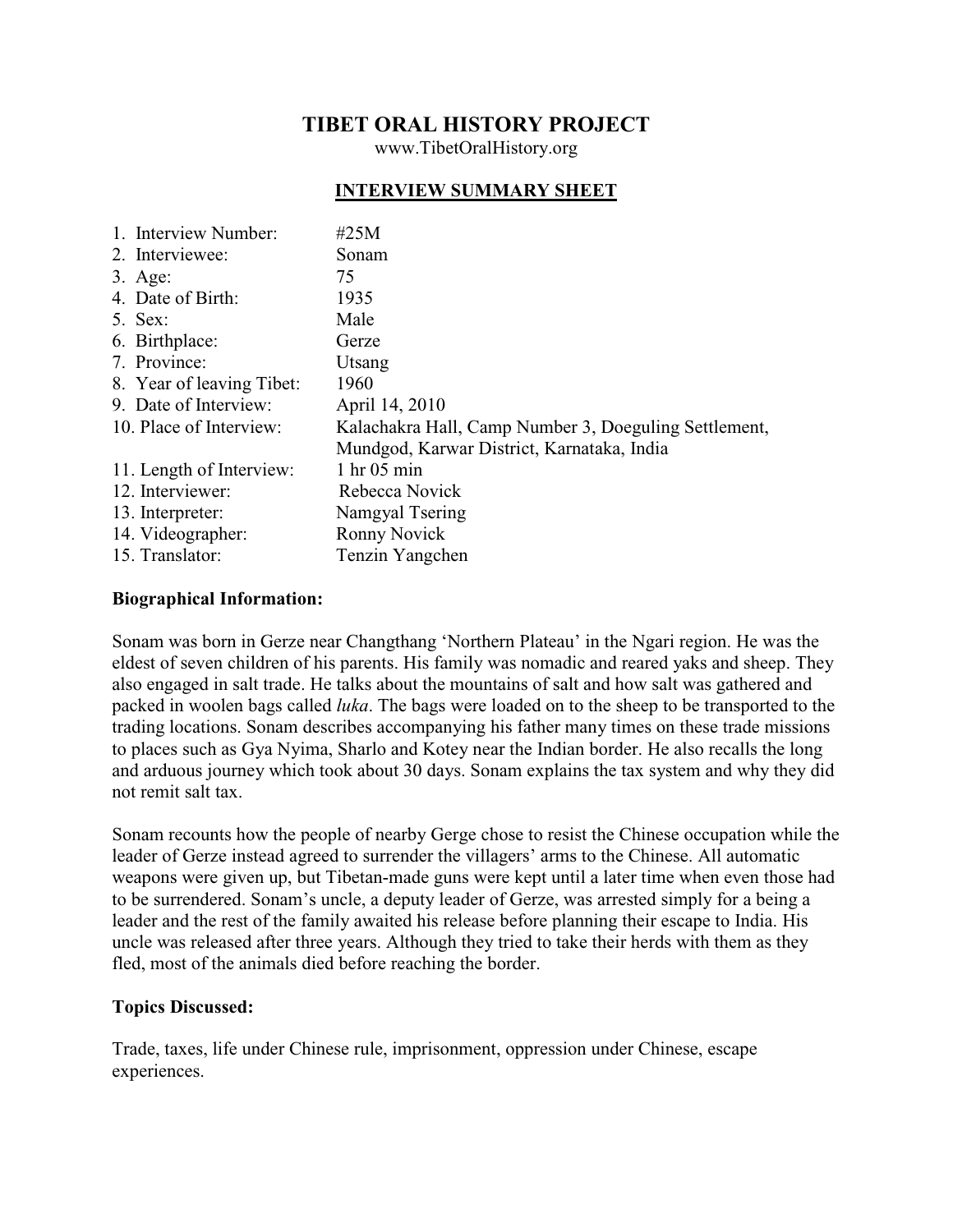# **TIBET ORAL HISTORY PROJECT**

www.TibetOralHistory.org

**Interview #25M Interviewee: Sonam Age: 75, Sex: Male Interviewer: Rebecca Novick Interview Date: April 14, 2010** 

Question: First of all, please tell us your name.

00:00:18 **Interviewee #25M: Sonam.**

Q: His Holiness the Dalai Lama asked us to record the experiences of older Tibetans, to share with the younger generation of Tibetans, with Chinese people and people of the rest of the world. And your memories of your life are going to help us to probably document the true history and experience of the Tibetan people.

#### **#25M: That is right.**

Q: Do you give permission for the Tibet Oral History Project to use your interview?

00:01:12 **#25M: Yes.**

Q: Thank you very much.

### **#25M: [Nods]**

Q: During the interview if you want to take a break or at any time you need to go to the bathroom, stop or take a drink, just let us know.

00:01:29 **#25M: Okay.**

Q: If there is any question you'd rather not answer, you can say so.

#### **#25M: That is right.**

Q: If this interview were shown in Tibet or China, would it make any kind of problem for you?

00:02:09 **#25M: There will be no problem.**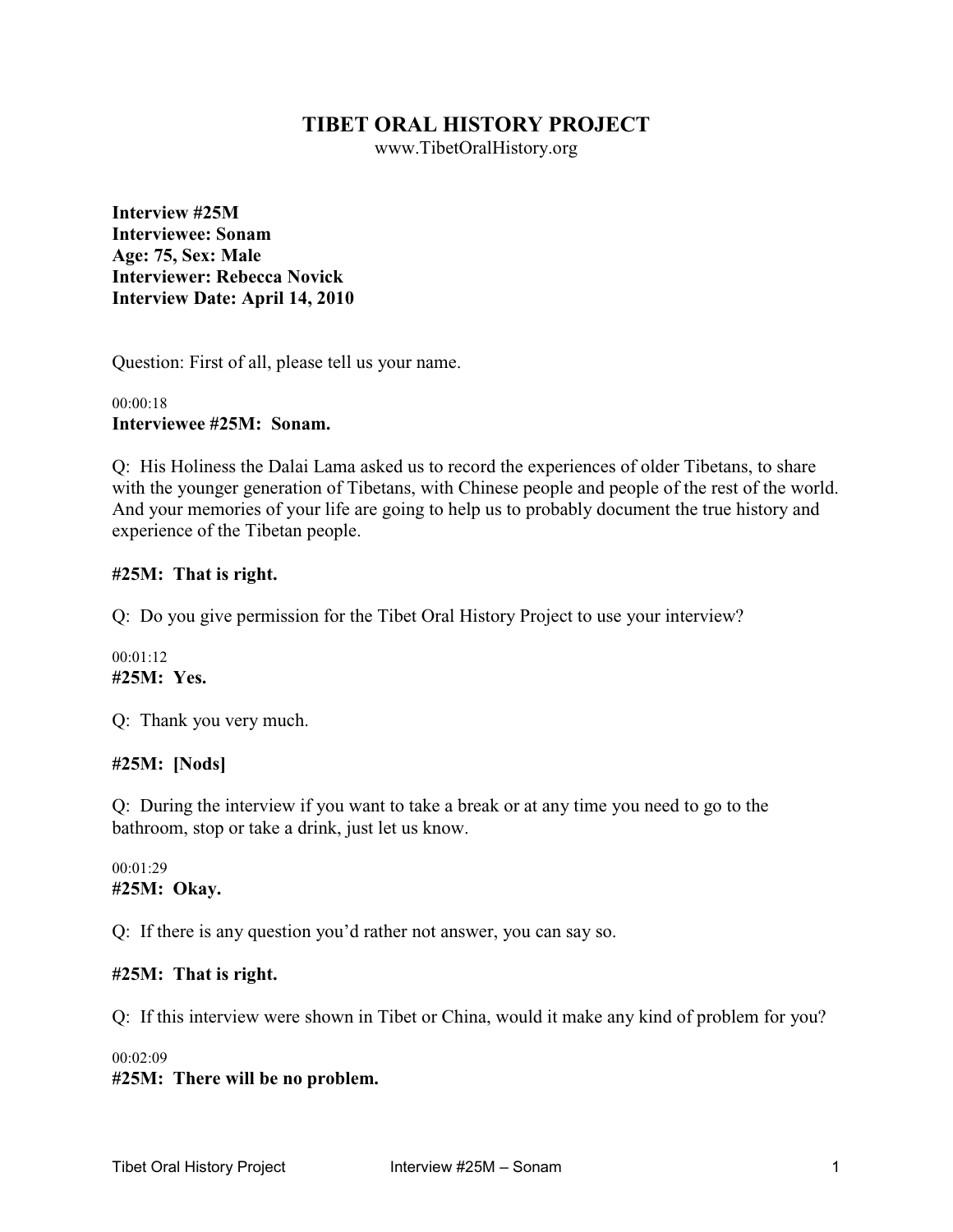Q: Is it okay to use your real name?

### **#25M: Yes.**

Q: Thank you very much. I really appreciate your coming to talk to us today.

### **#25M: [Joins hands in thanks]**

Q: First of all I really want to ask you: the hat that you are wearing, is this traditional back in Tibet?

#### $00.02.45$

### **#25M: I used to wear one in Tibet. It is called an Indian hat and was popular.**

Q: Where did they come from?

#### **#25M: From Gashar.**

Q: Where is Gashar?

#### 00:03:00

**#25M: Gashar is quite far away. It took about a month's journey during the trade mission. It is a place at the Indian border.**

Q: Can you tell us little bit about what your parents did for their livelihood?

### **#25M: They reared animals like yak and sheep. Then we traveled to places like Gya Nyima, Shaho and Kotey on salt trade.**

Q: How many brothers and sisters did you have back then?

00:04:06

**#25M: There were eight children, some of who are now dead. Two brothers died here [Mundgod, India].**

Q: How many brothers were there?

### **#25M: There were four brothers.**

Q: How many sisters?

### 00:04:21 **#25M: There were three sisters.**

Q: That's seven.

# **#25M: Right.**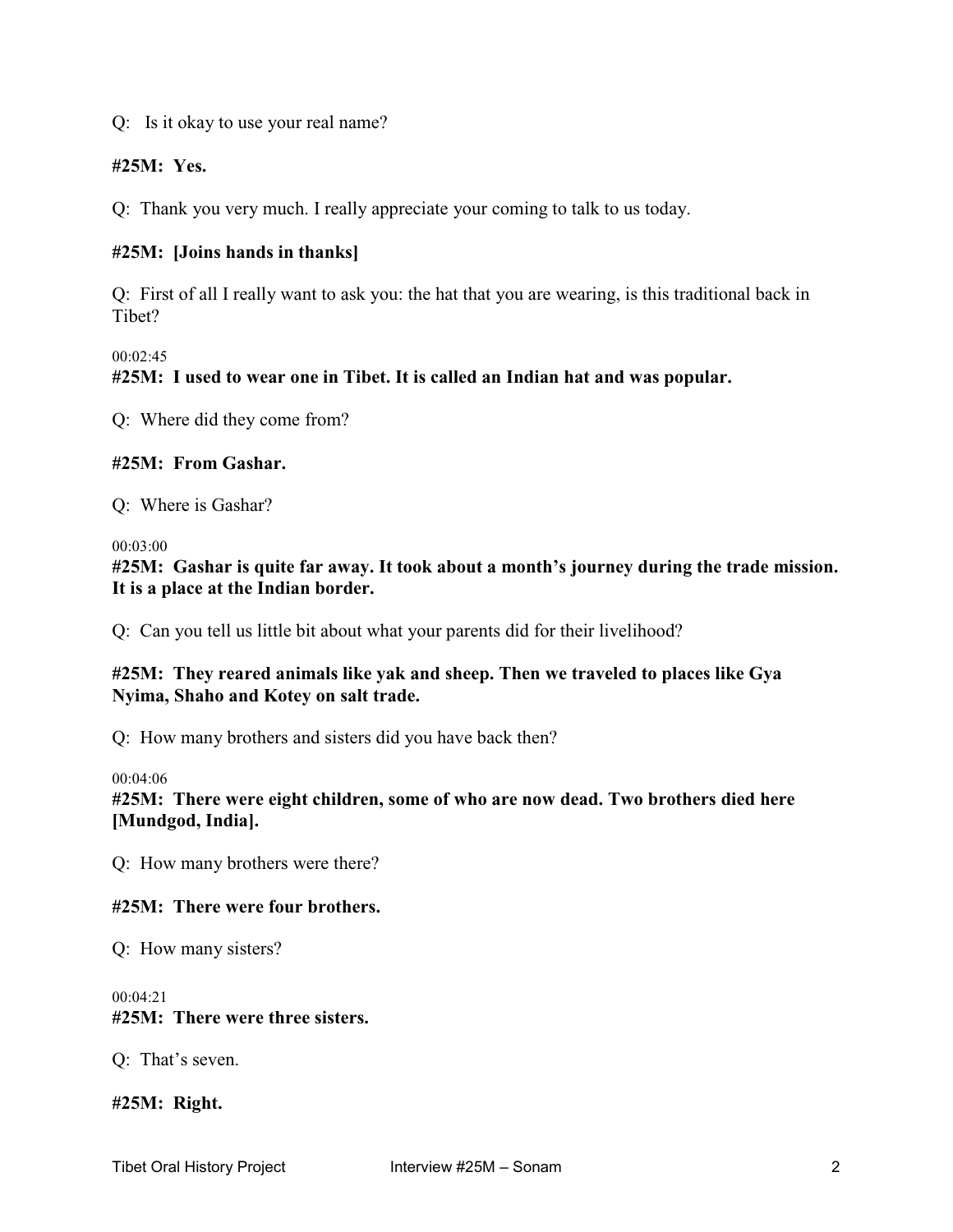### Q: Where are you in the boys?

#### 00:04:47

# **#25M: I am the eldest. One daughter had died long ago.**

Q: Would you then go with your father when he went on to get the salt?

### **#25M: I went on trade many times. We used to travel to Gya Nyima to barter salt for grains. I have been to Gya Nyima and Shaho. Then there was Kotey, which was very far away and all the mountains were covered in snow. The mountains were rocky. A fair used to be held and I have been there. They are on the Indian border.**

Q: You used to go and trade salt for grains. Whom would you trade with?

00:06:04

**#25M: We took salt and wool with us and traded them at Gya Nyima. The salt was exchanged for grains and the wool for cloth,** *buram* **'brown sugar cubes,' sugar candy and such.** 

Q: Would you actually go and get the salt from the salt pans?

### **#25M: We got salt from the region of Gerze.**

Q: Were there plenty of salt to gather?

00:06:54 **#25M: Yes, there was plenty.**

Q: Didn't you have to pay for it?

### **#25M: No, we did not.**

Q: One could gather and take it away?

00:07:01

# **#25M: One was free to gather and take it away.**

Q: So you lived very near where the salt was?

[Interpreter to interviewer]: Yes.

Q: Was it very cold in your region?

### 00:07:23

# **#25M: Gerze was not very cold in summer, but the winters were very cold. It snowed.**

Q: Are you from the Changthang 'Northern Plateau'?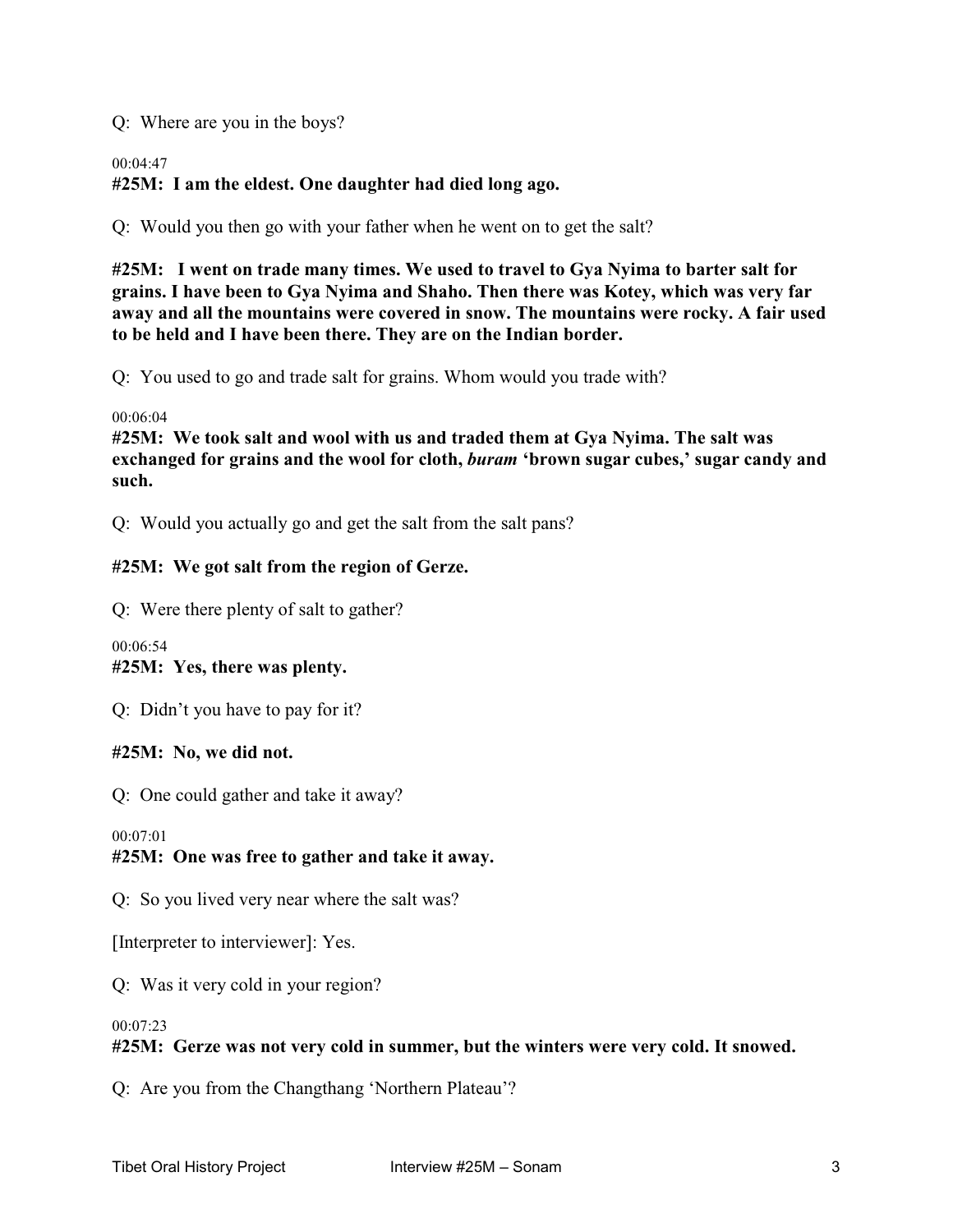### **#25M: It's near Changthang. There were mountains of salt.**

Q: When you went to collect the salt, how did you collect it? Did you use a shovel?

### 00:08:02

# **#25M: It's just like you use spades to gather the corn here.**

Q: In what did you pack it?

### **#25M: We used** *luka* **'wool bags' or** *gye* **'sacks.'**

Q: What is *luka*?

00:08:17 **#25: Wool is spun and** *luka* **is stitched using this.** 

Q: So the salt is completely exposed and it is very easy to get it?

**#25M: It's not very difficult to gather salt. However, it is difficult journeying along with the sheep carrying the salt. One must load the sheep day and night. At a certain place, we removed the bags from the sheep, beat and powdered the salt and then set off for Gya Nyima or Shaho. We remained for around 20-30 days bartering salt for grains. The wool we brought was exchanged for** *buram* **and cloth [points to shirt] and then we make our return journey.**

Q: You used sheep to carry the salt. Why didn't you use a hardier animal like a yak?

#### 00:10:20

**#25M: We only used sheep in Gerze and Gerge while in Amdo, they used yaks. Each sheep was loaded with three kilograms of salt. Bigger animals need more grass to eat, which was why we did not use them. Gya Nyima and Shaho did not have good grasslands. Sheep did not require much to eat.**

Q: How many days journey was your village from where you would go to get the salt?

### **#25M: It took about ten days. And it took almost a month to reach Gya Nyima with the salt.**

Q: When you traveled, did you travel on horses or yaks or just walked?

00:12:30

### **#25M: We went walking. There were no vehicles, nothing then.**

Q: You didn't have any horses?

**#25M: The leader of the trade group had a horse while the rest did not. Everyone walked. There was no sleep day and night.**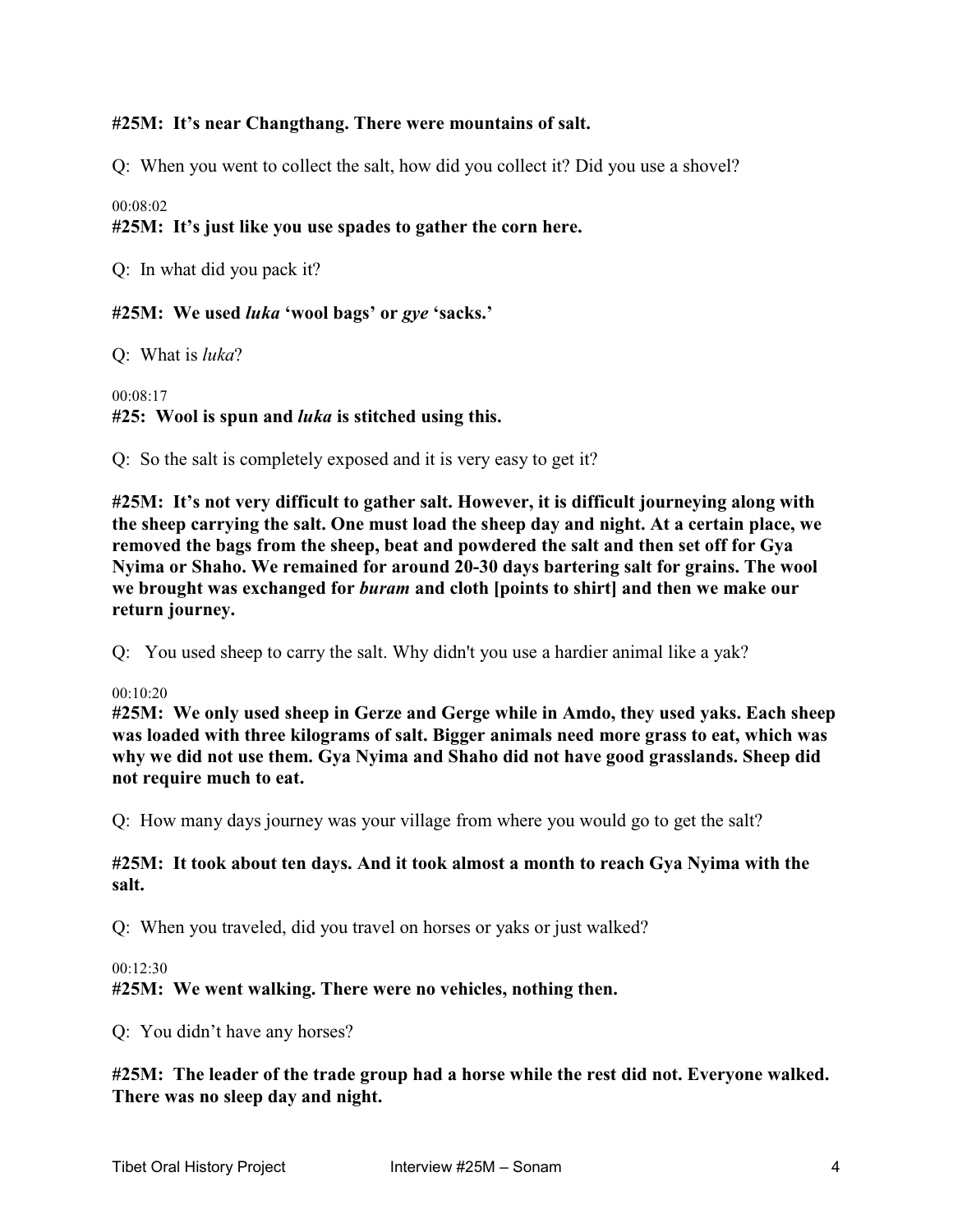### Q: Not even at night?

#### 00:13:09

### **#25M: At night we must keep watch over the sheep. If it rained the salt would get wet. For almost a month we had no sleep.**

Q: How much wheat can you get for one kilo of salt?

### **#25M: We exchanged a kilo of salt for two kilograms of wheat. There was no salt in that region.**

Q: Did you eat a lot of salt?

00:14:32

**#25M: Food has no taste without salt. One need not eat a lot of salt, just a pinch in your food, without which the food has no taste. The regions of Gya Nyima and Shaho did not have any salt. That's how we traded salt. Give them a** *de* **of salt and they give you two** *de* **of grains.** *De* **is not like a scale; it is a wooden container in which you measured the grains.** 

Q: Your family had no shortage of salt. You could have as much as you wanted.

### **#25M: Gerze and Gerge have no shortage of salt. My region Gerze is surrounded with salt.**

Q: What do you think, like today, everyone is being told to eat less salt? Are you eating less salt?

00:16:00

### **#25M: Only as much as it is needed to give food taste. We are accustomed to it.**

Q: Were you taxed on the salt?

### **#25M: We did not have to pay tax on the salt. There was a salt tax in Gerze and Gerge, but that was not so in other regions.**

Q: How were you able to avoid the taxes?

#### 00:17:03

**#25M: There was no tax. The leaders of Gerze and Gerge were very stubborn. The leader of Gerze was very strict. We did not pay tax and believed that if one collected salt from one's own region, there was no need to pay tax.** 

Q: So you were suppose to technically pay the tax but the leader just was like, "No, we are not going to do that"?

**#25M: [We did not pay tax because] that was our land. If it was India, that was a foreign land and we would have to pay tax. Why should one pay tax in our own land? We did not have to pay tax on any amount of salt that we gathered. We paid a tax to Sera [Monastery].**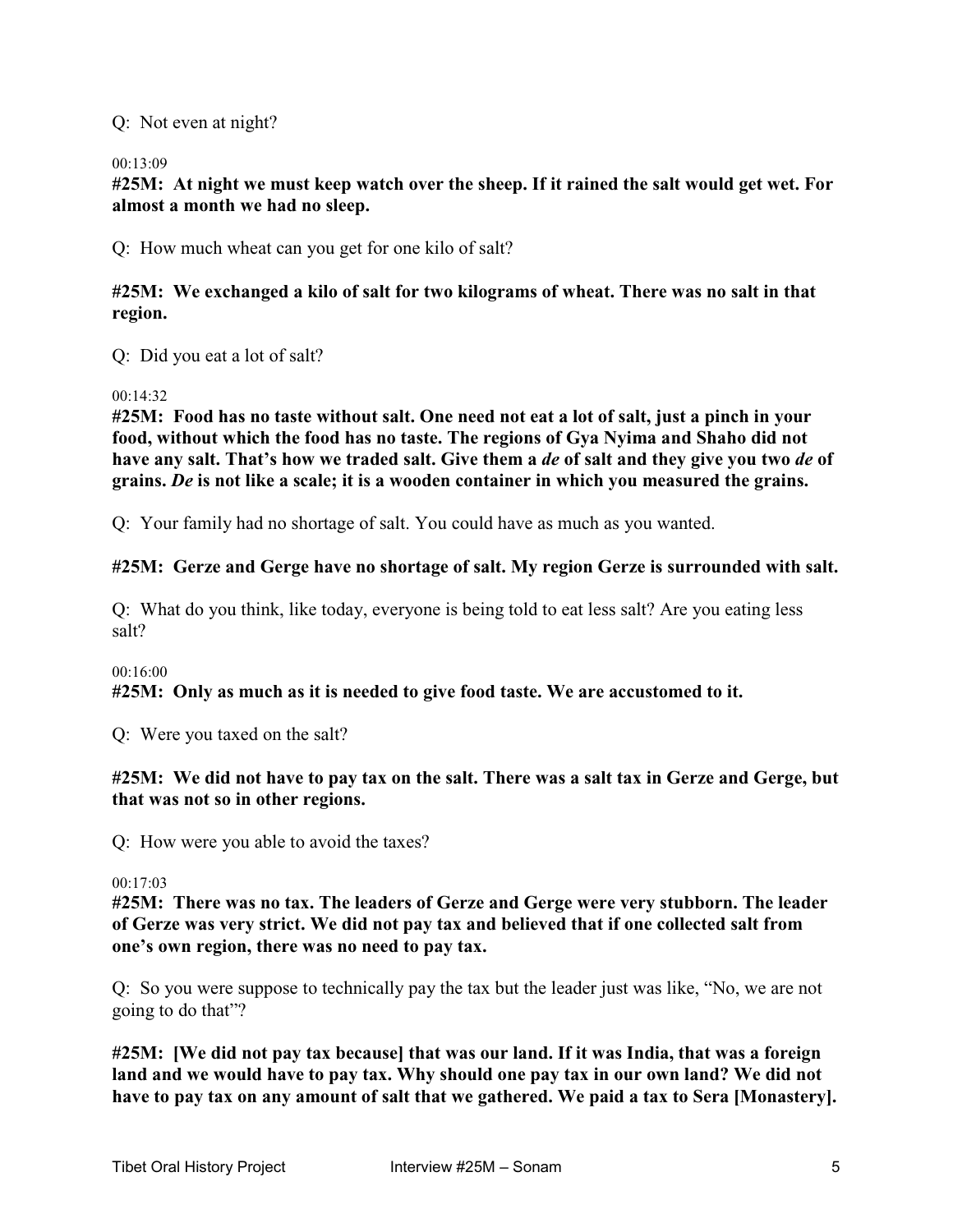### Q: Why?

#### 00:18:16

# **#25M: We paid a wool tax. We paid a tax on animals but not on the salt. Those who raised sheep and other animals paid a tax.**

Q: There was a tax on salt in other regions?

[Interpreter to interviewer]: In other regions they paid a tax but not in his region.

Q: Is it because the people in your village were particularly independent or was it because of the personality of this leader that you didn't pay tax?

**#25M: Yes [it was on account of the leader]. Normally one did have to pay a salt tax and a wool tax. Salt traders had to remit a tax to the Tibetan government. For all others, there was no salt tax or wool tax. The leader of Gerze was a very stern person. Long time ago, a leader called** *Pon* **'Leader' Gyechung took a lawsuit up to China.** 

Q: Can you tell us a little bit about that case?

#### 00:19:49

**#25M:** *Pon* **Kyilo [Gyechung?], who was the leader of Gerze a long time ago, went to China on account of a case relating to a land dispute. He did not return for two to three years and people believed him to be either dead or lost. When he did return after winning the case, he had been awarded a** *thok* **on his hat and a** *tham* **for his horse**. **The leader of Gerze was the only person entitled to a** *thok* **and a** *tham.*

Q: What does *thok* mean?

**#25M: It is a raised point on the top of the hat. [Places fist on top of head.] The** *tham* **is a bell tied to the neck of the horse. He was awarded these.** 

Q: What was the name of this guy?

### 00:21:10 **#25M: He was called** *Pon* **Kyilo.**

Q: What happened to him?

# **#25M: Since then Gerze did not have to pay tax on salt and remit wool tax.**

Q: What happened to *Pon* Kyilo?

### $00.21.48$

**#25M: And then** *Pon* **Kyilo passed away. He was succeeded by his son Sonam Paljor.**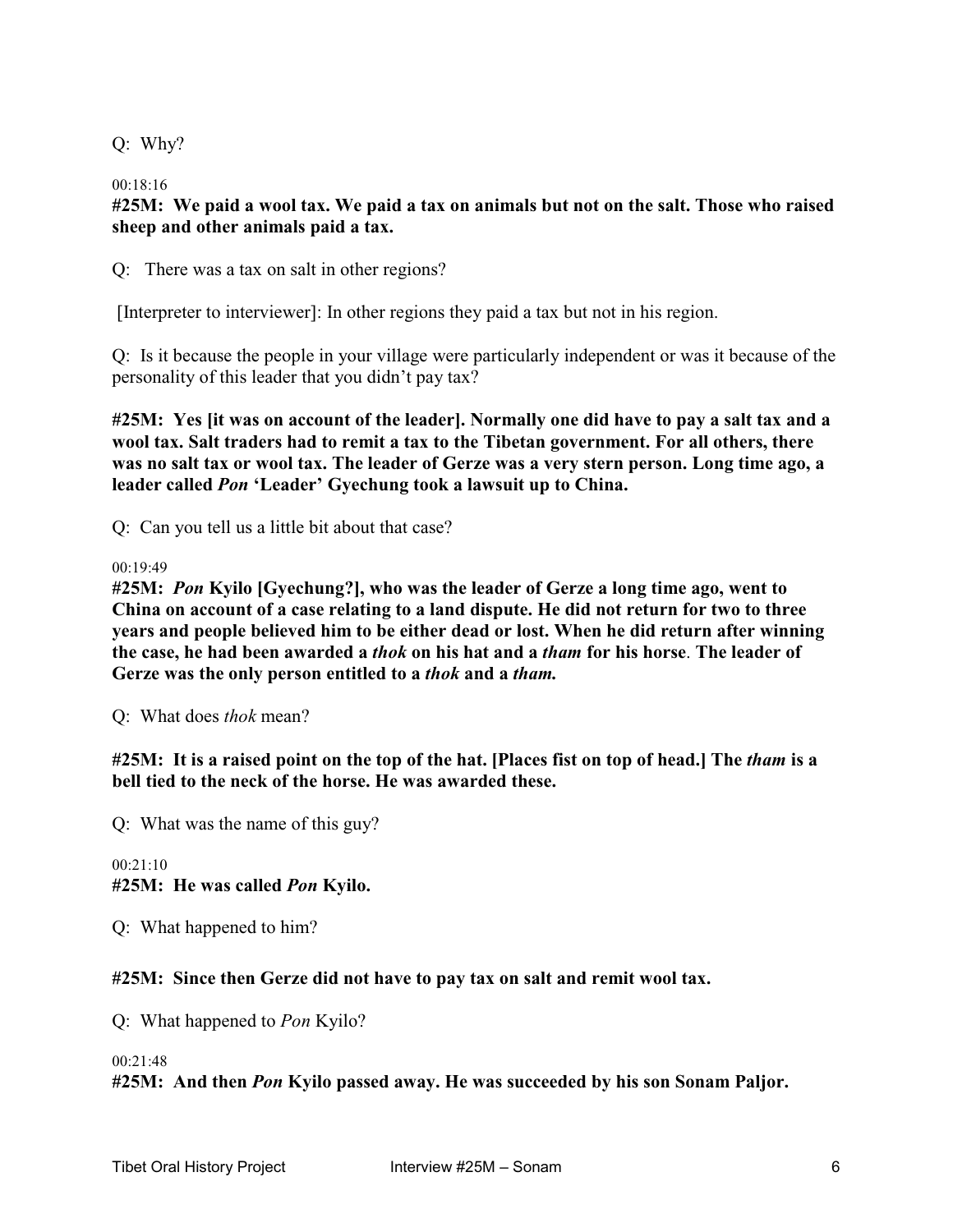### Q: Why did he die?

### **#25M: He must have fallen sick.**

Q: How did he die?

#### $00.22.09$

**#25M: He died due to illness. He traveled to Lhasa to file a case against Semkha** *Pon* **of the Tibetan government, over a land dispute. The case dragged on for two to three years.** *Pon* **Kyilo had a bad dream and the next day he went to see Semkha** *Pon* **and told him, "I stayed here until I have spent an amount equaling two to three kilograms of gold. That should be enough to bring the case to an end. I am going away." The protective deities of the two men were the same and the leader of Gerze passed away. And within a month of his death, Semkha** *Pon* **also passed away. The deaths were brought on by the conflict arising in the protective deity as both the men worshiped the same deity. Gerze** *Pon'***s son Sonam Paljor succeeded him.**

Q: Was his son a similar kind of personality?

**#25M: Sonam Paljor was also active. The son passed away due to illness. At the time of "the change" [Tibet's invasion], the leader was** *Pon* **Gonpo Dhondup. Sonam Paljor was poisoned to death by the Chinese. On the day following the fall of Lhasa, Gerze** *Pon* **was told to hand over all the weapons of Gerze. Later the leader of Gerze was invited to a party where his food was poisoned.** *Pon* **Sonam Paljor died.**

Q: When the Chinese Communists came into Gerze and asked the people to surrender their weapons, do you remember this incident?

#### 00:26:14

#### **#25M: Yes, of course I do. I might have been about 20 years old then.**

Q: Can you describe exactly what happened in as much detail as you can tell us about when the Chinese came in and asked your village to surrender.

**#25M: They [the Chinese] lived in Gerze for three years. Their provisions were transported on our yaks. We left in the 1st month [of the Tibetan lunar calendar] and reached the region of Athang Paksha only in the 7th month.** 

**About a year later, a** *genpo* **'village leader' said, "We cannot trust them [the Chinese]. Let us run away before we surrender our weapons. They [the Chinese] cannot be trusted." But the leader of Gerze replied, "Gerze has many families and we cannot do that." To this the**  *genpo* **said, "I am not surrendering [my weapon]."**

**He went to Gerge and asked them if they would join him to fight the Chinese. The Gerge [leader] said, "Just as you say, as of now both Gerge and Gerze have not surrendered their arms. Let us resist [the Chinese] as much as we can." But the leader of Gerze thought**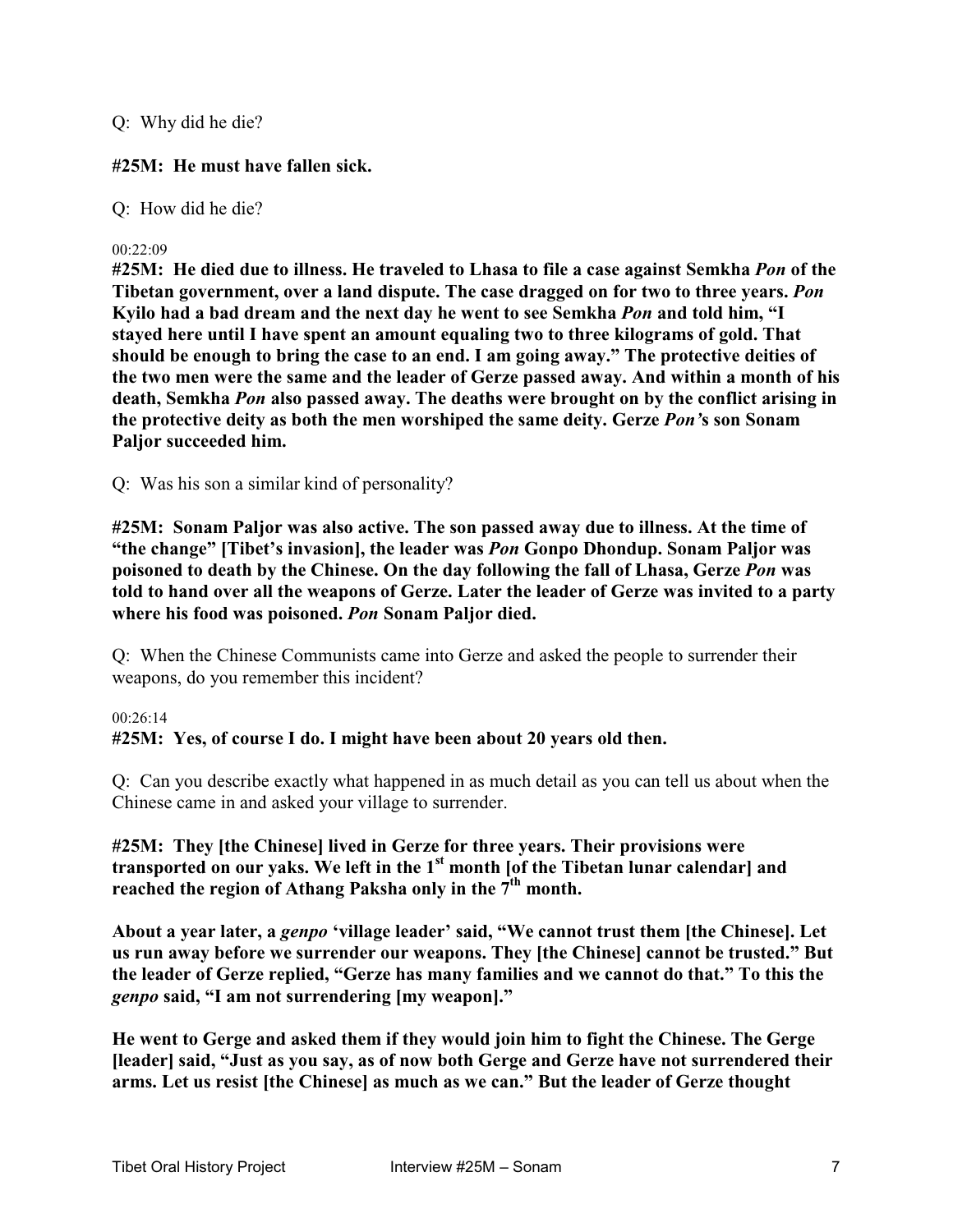### **otherwise and said, "It is not possible. The Chinese are in large numbers. It is futile to resist them." Then the** *genpo* **escaped. The day after his escape, Lhasa was conquered.**

Q: So the people of Gerge, they decided to stand and fight? And the people of Gerze under the leadership of *Pon* Kyilo's son decided to surrender their weapons. Did you think that was a good decision for *Pon* Kyilo's son to give up the weapons?

#### 00:30:51

### **#25M: That was better because there was no way we could resist them [the Chinese].**

Q: When your village of Gerze surrendered your weapons, how did that happen? What did you actually do?

**#25M: At the time when Lhasa was conquered, they [the Chinese] shelled Sera [Monastery]. Gerze** *Pon* **was on the verge of being killed in the bombing in Lhasa. Countless people were killed. Many were found dead under the trees. Blood was everywhere. Gerze** *Pon* **climbed atop a house and a woman advised him to tie a** *khata* **'ceremonial scarf' to a stick and wave it and he would not be killed. So that was what he did and after sometime the shelling stopped. Gerze** *Pon* **was then seized and told to surrender his weapons. There was no way he could avoid that as Lhasa was occupied and countless people were killed.** 

**The Chenrezig [His Holiness the Dalai Lama] had to flee. He had to cross a huge river and escaped. The Gerze** *Pon* **returned in the 3rd month and said [to his people], "I have lost my weapons to the Chinese. People of Gerze must surrender your weapons. However, you need not give up your Tibetan-made guns. You must hand over your automatic guns." So all the automatic guns of Gerze were handed over to the** *pon* **and taking two men with him, he went to give them to the Chinese. They [the Chinese] took the weapons and then invited Gerze** *Pon* **to a party. They poisoned his food and killed him.** 

Q: What happened after that?

#### 00:35:03

**#25M: After the Gerze** *Pon* **was killed, all the families fled. Our escape route was blocked by the Chinese at Chawang, where we spent about a year. My uncle, the father of Karma Sonam was captured here. He was the junior leader under the Gerze** *Pon***. He was beaten and imprisoned for three years. He was released later.** 

Q: Did he die under the Chinese torture?

### **#25M: He did not die under the Chinese but here [in India].**

Q: What happened to your uncle while he was in custody?

#### $00.37.16$

**#25M: He was set free [after three years in prison]. After his release, we made our way towards India.**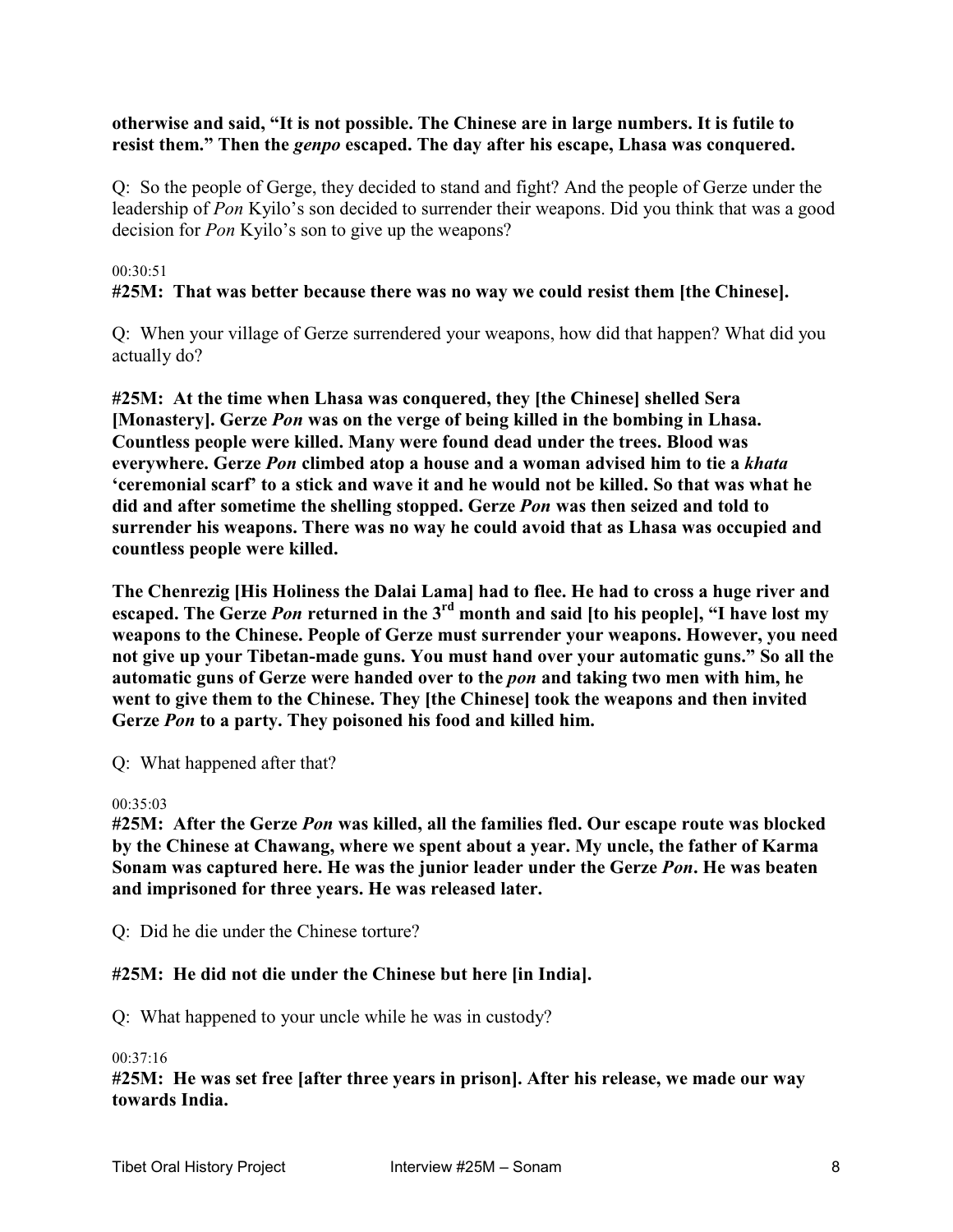[Question is repeated.]

### **#25M: I do not know how much he was beaten. Our people rose against him and beat him. The women dragged him about.**

Q: When he [uncle] came out, how was his health?

00:38:31

**#25M: He was sickly then. He was ill while we were three years in Ladakh. Then we traveled here [Mundgod, India] and he passed away about a month later. He was my junior father.** 

Q: Did he ever talk about the conditions he faced in prison?

**#25M: He said that he was provided just enough** *tsampa* **'flour made from roasted barley' to keep him from starving. He was put in fetters and kept under a porch. He was in fetters for three years. When he was released, he could walk only with the help of a cane.** 

Q: He was tied in iron?

00:39:57

**#25M: [Makes sign of handcuffs and shackles on feet].**

Q: You said that your uncle was captured when your family was trying to escape. Why was he the only one captured?

**#25M: He was the leader of Gerze and we were fleeing along with the Khampas 'people of Kham.' The Chinese called the Khampas and the Amdowas 'people of Amdo' rebels. Those who escaped with the Khampas were also considered rebels. We were questioned [by the Chinese], "Who is your leader?" and he, my junior father said, "I am the leader." "In that case you are a rebel," they said. He replied, "But I went with them out of desperation."**

**Then gradually their [the Chinese] grip became tighter and tighter until one day they did it. They set up tents and stayed in them for two days. One day they announced that the people must oppose him [uncle] and put him down. Everyone rose up against him and the women beat and dragged him. He was then kept for around 20 days at Lakha and then on to Rirapla for a month. From Rirapla he was taken and imprisoned at Ga.** 

Q: Where were you and your immediate family, your father and your mother?

00:42:25

**#25M: My father had already passed away. It was at the place called Sharokpa where we had camped that my uncle was captured. The Chinese imprisoned my uncle for a few months there. My uncle was with the Khampas who managed to escape, leaving all their things behind. My uncle was captured. We remained at the place for a year and then fled.**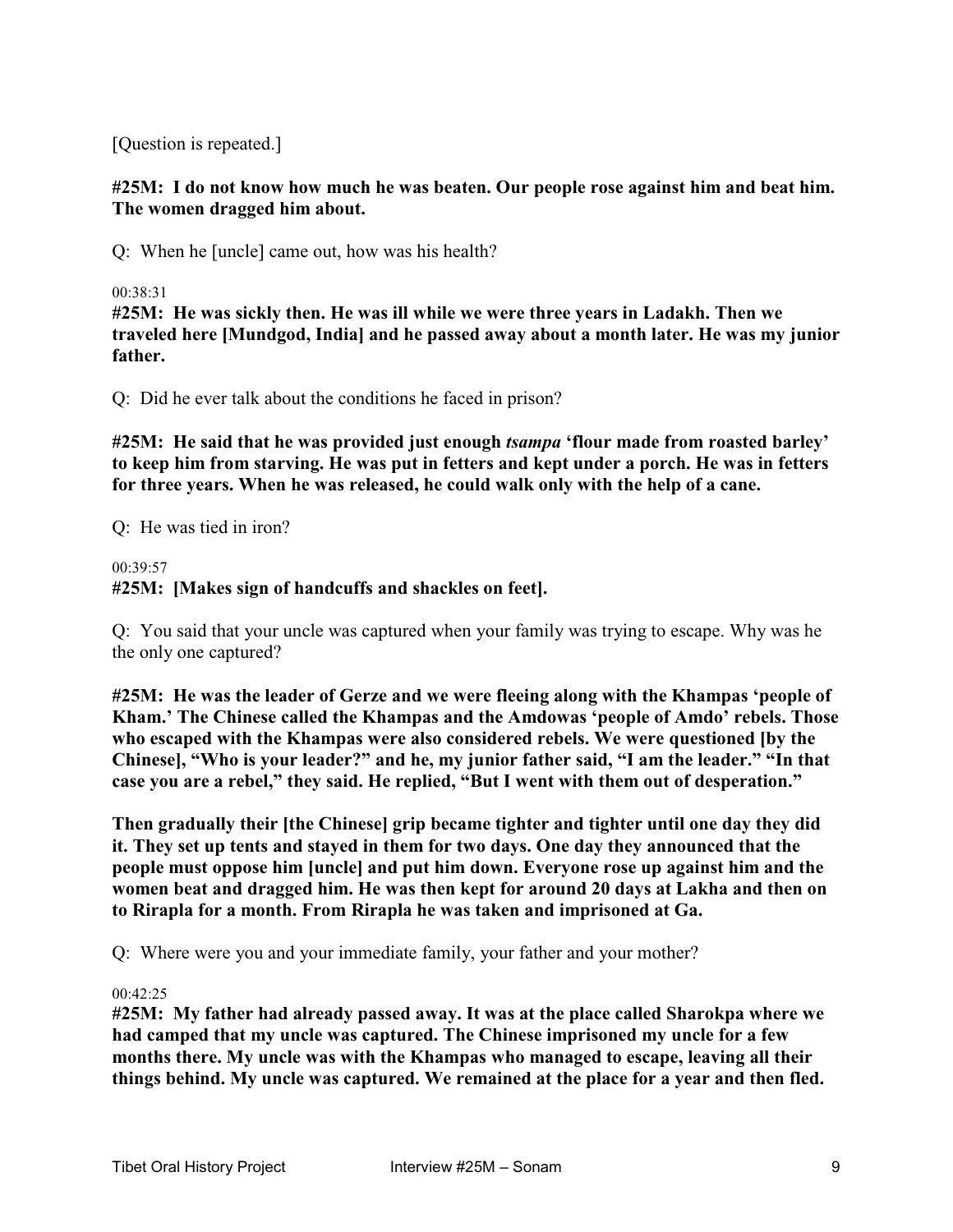[Interviewer to interpreter]: So my question and the reason I asked it in the particular way, there was a certain reason that I asked it the way I asked it and I know you said why was the uncle caught. My actual question was more like, they were traveling together, so why was it only the uncle who was caught? Why didn't they send them back to exile because they are all traveling with Khampa, right? So why did he get away with the rest of his family and his uncle was the only one who was caught? Do you understand the question?

[Interpreter to interviewer]: I understood. They waited until the uncle was released by the Chinese. Uncle and they all came together to exile. When the Chinese caught uncle, they were there itself. They hadn't run.

[Interviewer to interpreter]: They actually didn't even go.

[Interpreter to interviewer]: They didn't do anything.

[Interviewer to interpreter]: So they were sent back.

[Interpreter to interviewer]: Not sent back. They were staying there itself.

[Interviewer to interpreter]: Oh, they didn't even get out of Gerze?

[Interpreter to interviewer]: They were running towards the exile.

[Interviewer to interpreter]: They were all stopped.

[Interpreter to interviewer]: Uncle was taken by the Chinese authority. Many Khampa tried to escape but they [the interviewee and family] stayed because uncle was caught. They waited until he was released or sent by the Chinese.

Q: After he was released, you made your escape?

### **#25M: That is right.**

Q: How long was he in the custody of the Chinese?

#### **#25M: He was three years with them.**

Q: When the village was asked to surrender the weapons, did some people kind of, secretly keep one gun back? Were there some people who just didn't want to surrender everything because then they realize that they were going to exile without their gun, which was pretty dangerous?

00:45:35

**#25M: All were surrendered. We had already handed over our automatic guns through the Gerze** *Pon* **earlier. All we had were the Tibetan-made guns, which were also taken away.**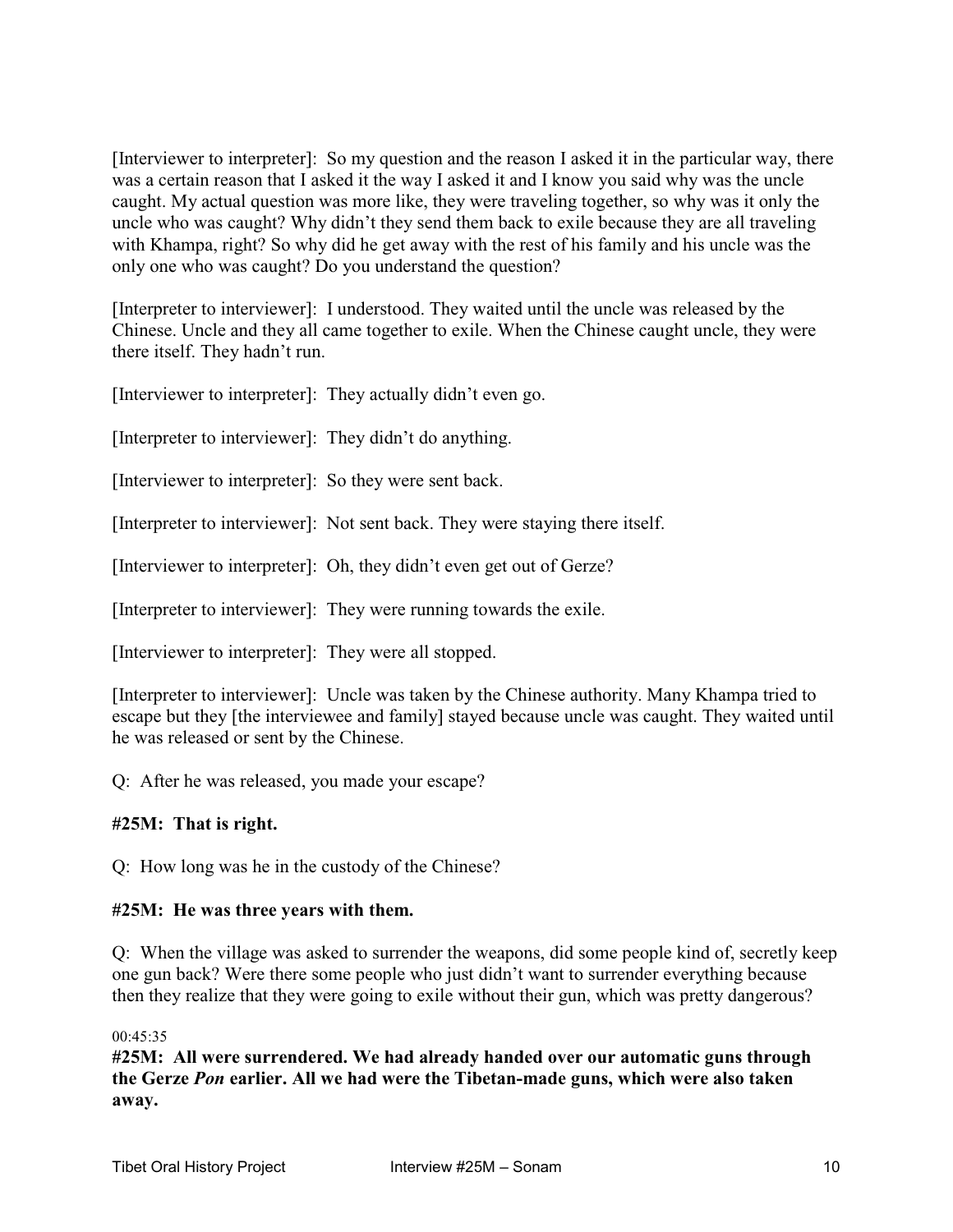Q: You surrendered your guns a first time and then a second time?

### **#25M: Yes. Earlier it was the automatic weapons that were handed over by the Gerze** *Pon***. During that time he was poisoned to death. Later the Chinese demanded that we surrender all our arms. So we were forced to do that.**

Q: When you say weapons, are we just talking about guns or were there other kinds of weapons?

[Interpreter to interviewer]: Only guns.

Q: You were a 20-year old young man at that time. Did you have a gun?

#### 00:47:07

**#25M: Yes, I did. The Chinese caught me while I was sleeping at night. Carrying the weapons, they took me a long way. The Chinese set up tents, but did not allow me to sleep at night. When dawn broke the next day, I saw that the Chinese were like ants everywhere. We remained at this place for a few years and then gradually made our escape. The wife of Gerze** *Pon* **was forced to carry stones for construction of buildings until she died. The younger son was said to have been taken to China. The daughter Dolha, sons Norbu and Tseyang Gonpo's whereabouts were not known.** 

Q: How did your father die?

### **#25M: My father fell ill and died. At that time everything was fine in Gerze. Gerze was not occupied and there were no Chinese then. He died due to sickness.**

Q: You said that the leader of your village asked to surrender weapons, said you would suffer less than your neighbors. The people of Gerze [Gerge] decided not to surrender their weapons, so was it true that the village of Gerze suffered less because they had surrendered? Did they suffer less under the Chinese?

#### 00:49:45

**#25M: The [people of] Gerge suffered. They suffered a lot. In Gerze, not all the influential people were captured while in Gerge all of them were captured. The fathers of Sonam Gonpo and Chogyal Tinlay were captured along with their animals. Nobody knows where Sonam Gonpo's father, Sok Lhundup, and other influential people were taken or whether they were killed.** 

Q: The higher authorities faced more suffering from the Chinese. What about the ordinary people?

**#25M: The ordinary people did not suffer much. The influential people were told, "Earlier you have lived your life forcing the poor people to work for you. Now you have to become one with them. And the poor will be raised [laughs] to high positions." Nobody knows where the influential people were taken. Their lands were divided during the Reformation and thus the wealthy of Gerge suffered in many ways**.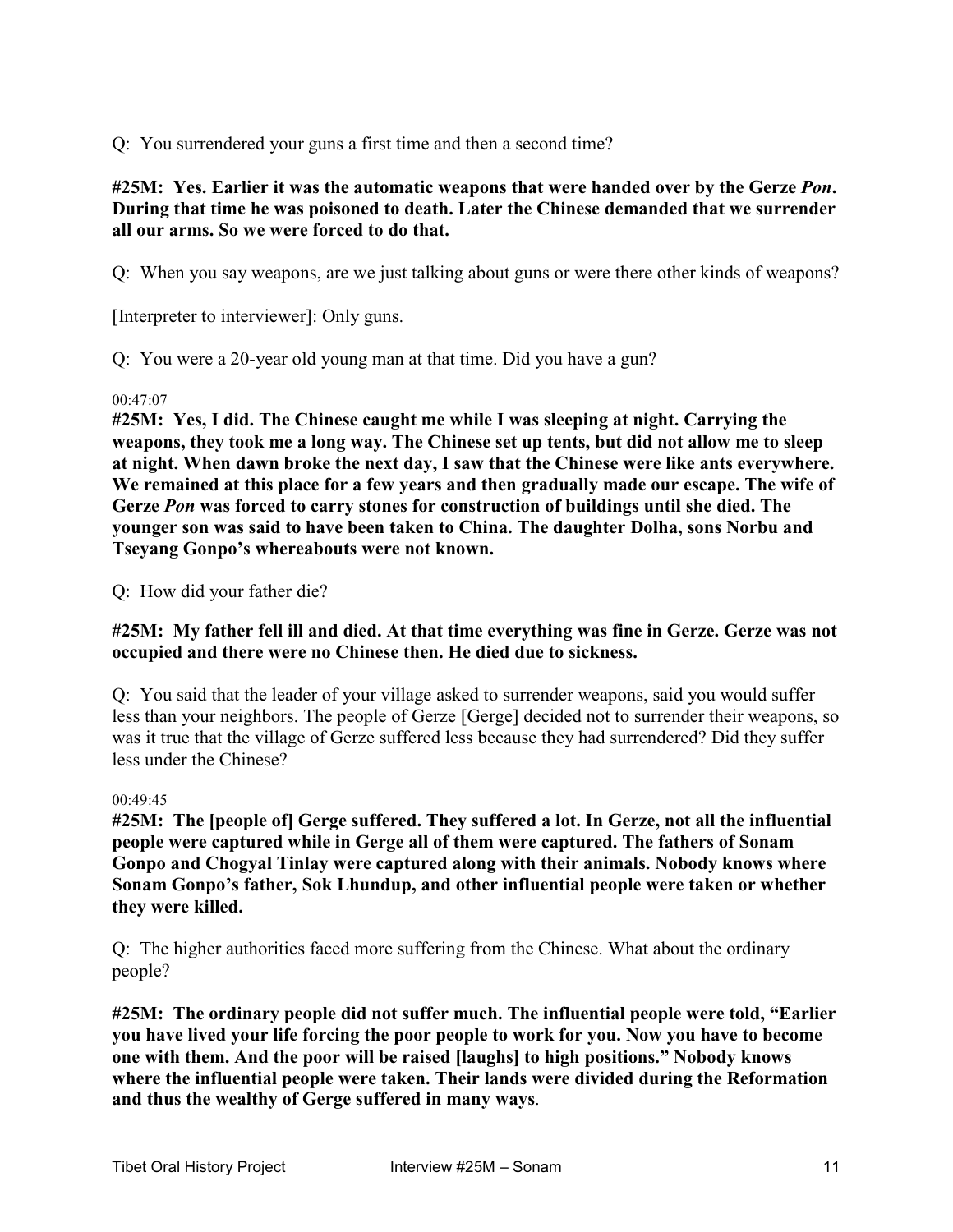Q: Did anyone else in your family suffer under the Chinese apart from your uncle, the administrator?

00:51:50

**#25M: I suffered in their custody for a day or two, but they subjected my uncle to immense suffering in prison. They poisoned Gerze** *Pon* **to death and no one can tell where they took his son Tseyang Gonpo.** 

Q: Why were you put in custody for two days?

**#25M: What would I know about the reason for their keeping me in custody? They made the two of us carry all the Tibetan-made guns of Gerze, which they had collected. We could not return for two to three days nor were we allowed to sleep. We sat in one position and could hardly move in the two days. Then we went to Athang Paksha. We were not provided any food but some stale** *tsampa.* **It was almost three days.** 

Q: When you were in custody for two days, were you treated quite okay?

#### $00.53.47$

#### **#25M: We suffered because we could not move and were not provided food.**

Q: They didn't provide water and food?

### **#25M: They did not give us water and food. We could not even go to answer nature's call.**

Q: Did they physically harm you?

#### 00:54:23

### **#25M: They did not physically beat us. The problem was that we could not sleep nor move. They did not beat us, as such.**

Q: How did you respond to the guards? Were you the kind of person who would argue with them or were you just kind of like go along with everything very nicely?

#### **#25M: No, I was not [aggressive]. I did not argue with them.**

Q: When you came out after your uncle was released from prison, after he'd been in prison for three years, then your family decided to go into exile. Did you face any difficulty coming into exile the second time?

00:55:20

**#25M: It was difficult as we fled day and night and had to leave behind our animals at various stages of the journey. We spent two years at the Rimshi region and three years in Ladakh. Then the Chenrezig [His Holiness the Dalai Lama] sent us here to this settlement. During my stay in Ladakh I worked as a cook for the soldiers.**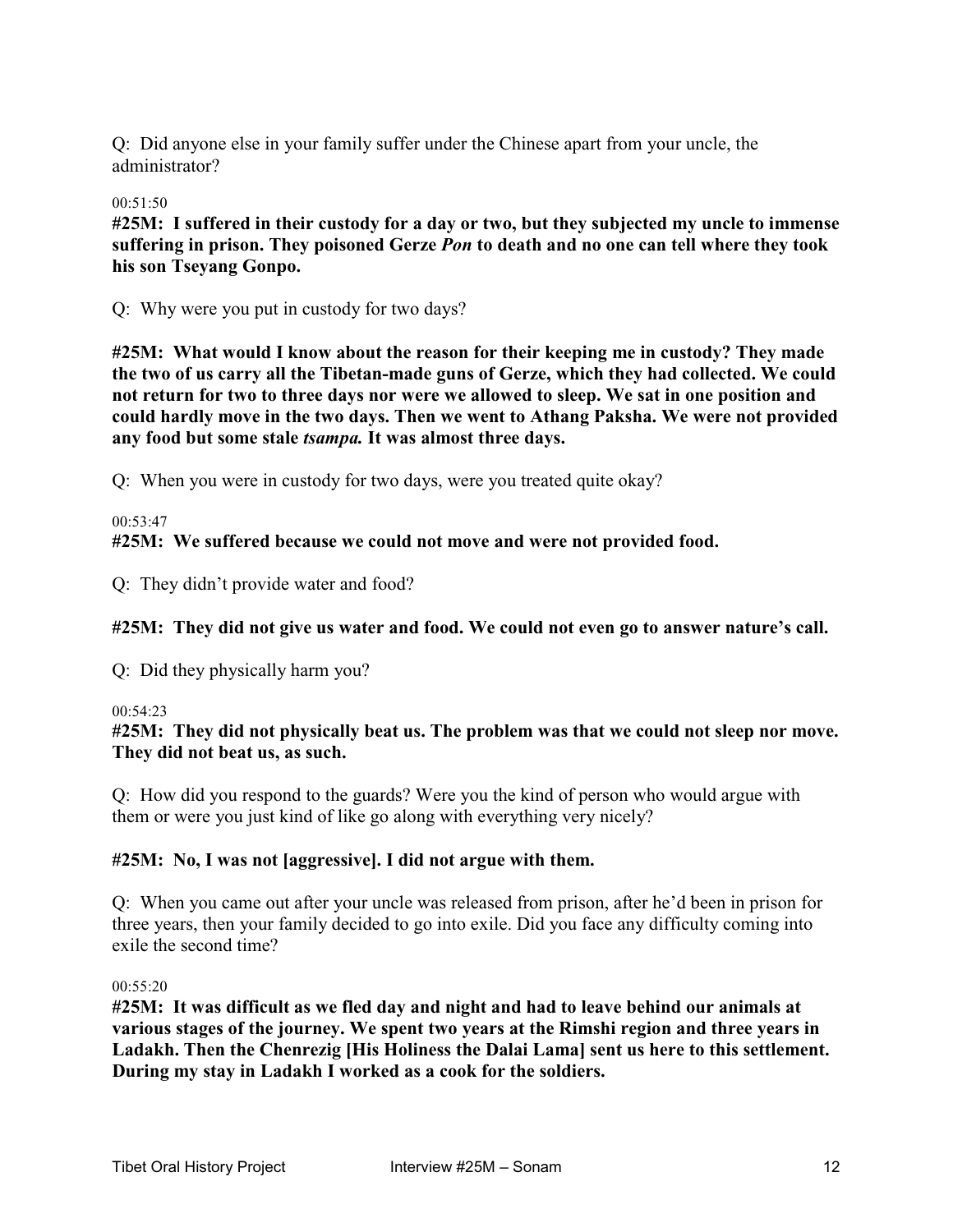### Q: How many animals died?

### **#25M: Many of our animals died. In every region we crossed, we had to leave behind 20 to 30 animals: around 20 goats and sheep and 3-4 yaks.**

Q: How many animals did you have in total?

#### 00:56:26

**#25M: When I left my village, we had around 50-60 yaks, 100 goats and 100 sheep. We had to leave behind everything else.** 

Q: Why did you spend a year at the border without crossing the border [Rimshi region]?

[Interpreter clarifies that the region was inside India.]

Q: I want to ask you about the salt again. Did you use salt for anything else other than eating?

### **#25M: There is nothing else apart from that. We bartered salt for grains at Gya Nyima and besides that there is nothing special [to do with salt].**

Q: There is nothing special that you used the salt for?

#### 00:57:58

**#25M: Mediums and lamas bless the salt, which can be eaten when one is ill. Other than that, salt was used to exchange for grains. We obtained wool from sheep, which we sold at Ladakh or used it for many things like making bags. Yaks' hair was woven and stitched into tents. We made things like** *gye* **'sacks,'** *shara* **'blankets,'** *luka '***wool bags,' etc. The bags we used for packing salt were made using wool.** 

Q: How did life in your village change after the Chinese came?

**#25M: Changes took place but the land remained as it is. People left the village taking away their animals. Now the animal owners were no longer living on their lands and I suppose the fields became overgrown with weeds.** 

[Question is repeated.]

#### 01:00:11

**#25M: When the Chinese initially arrived, for two years we lived side by side. Some of us transported their provisions to different places. They moved about in Gerze and at that time, people were deceived and used to say, "The Chinese will do us no harm, if not beneficial." They [the Chinese] told the people, "Your ways are strange. Those who are rich are forcing the poor to work for them and are oppressing them. There must be equality. Everyone is equal. There should be no discrimination."**

**They moved about the country and Lhasa. The Chinese deceived the noble people by giving them a lot of** *dhayen* **'Chinese silver coins.' Later people realized and said, "The Chinese**